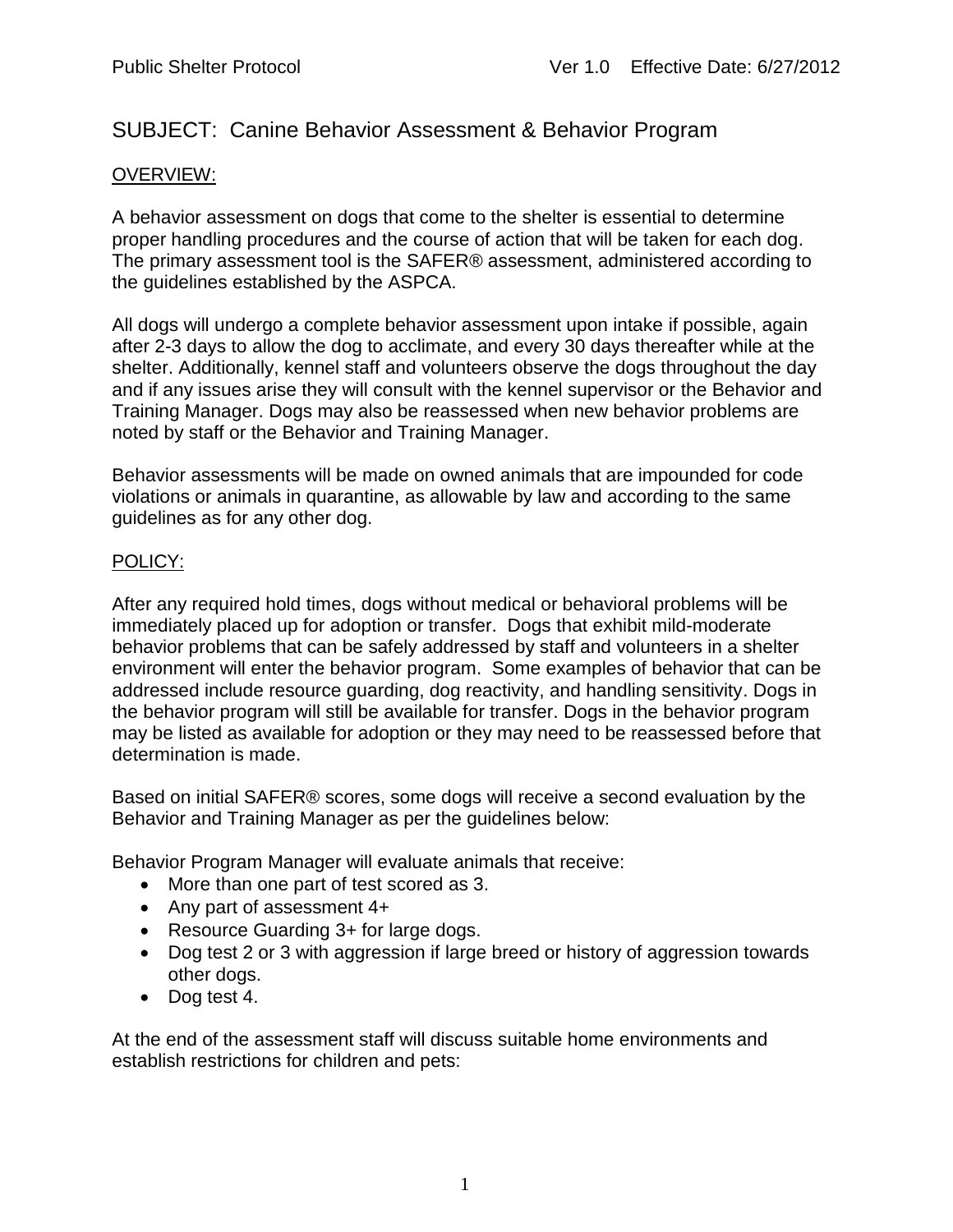- Children: Based on history, resource guarding tests, mouthing/jumping, handling sensitivity, nervousness, size, age, and health staff may set a minimum age requirement for residents in the home.
- Cats: Based on history and an assessment with a fake cat staff will indicate if the dog should go to a home with cats, dog-savvy cats, or without cats.
- Dogs: All dogs currently in the potential adopters home are required to meet the adoption candidate if that dog is allowed to live with other dogs. Dogs with a history of aggression toward dogs and dogs that score poorly during the dog introduction portion of the assessment may be restricted to homes without other dogs.

Dogs that pose a dangerous threat (display dangerous aggression, have a history of dangerous aggression or are a danger to themselves) and cannot be safely handled by staff and volunteers in the shelter will not be placed up for adoption, but will be considered candidates for transfer to a rescue or another shelter with the resources to care for and/or rehabilitate the dog. Dogs that meet this category include:

- Resource Guarding 5, or 4 with additional concerns
- Bite History (bite that involved broken skin, bite to face or torso)
- Aggression toward other animals that falls outside the scope of the behavior program
- History of killing companion animals
- Behavior problems that involve severe self-inflicted injuries, severe mental anguish, and/or repeated and extensive property damage

A behavior program may be started in order to prevent kennel stress related behaviors in some dogs (such as high energy, active dogs). Any dog assessed to have treatable behavior issues will have a behavior program put into place with recommendations for staff and volunteers to follow. Any dog that is deemed to be too dangerous to assess at the time of impound will be given time to adjust and assessments will be attempted at a later date (3-6 days).

Individuals adopting dogs with behavior issues may be required to discuss the problem(s) with the Behavior and Training Manager prior to finalizing the adoption and sign a Behavior Waiver. The Behavior and Training Manager will follow-up with these adopters to check up on the progress of the dog. No follow-ups are done for dogs that are transferred or rescued.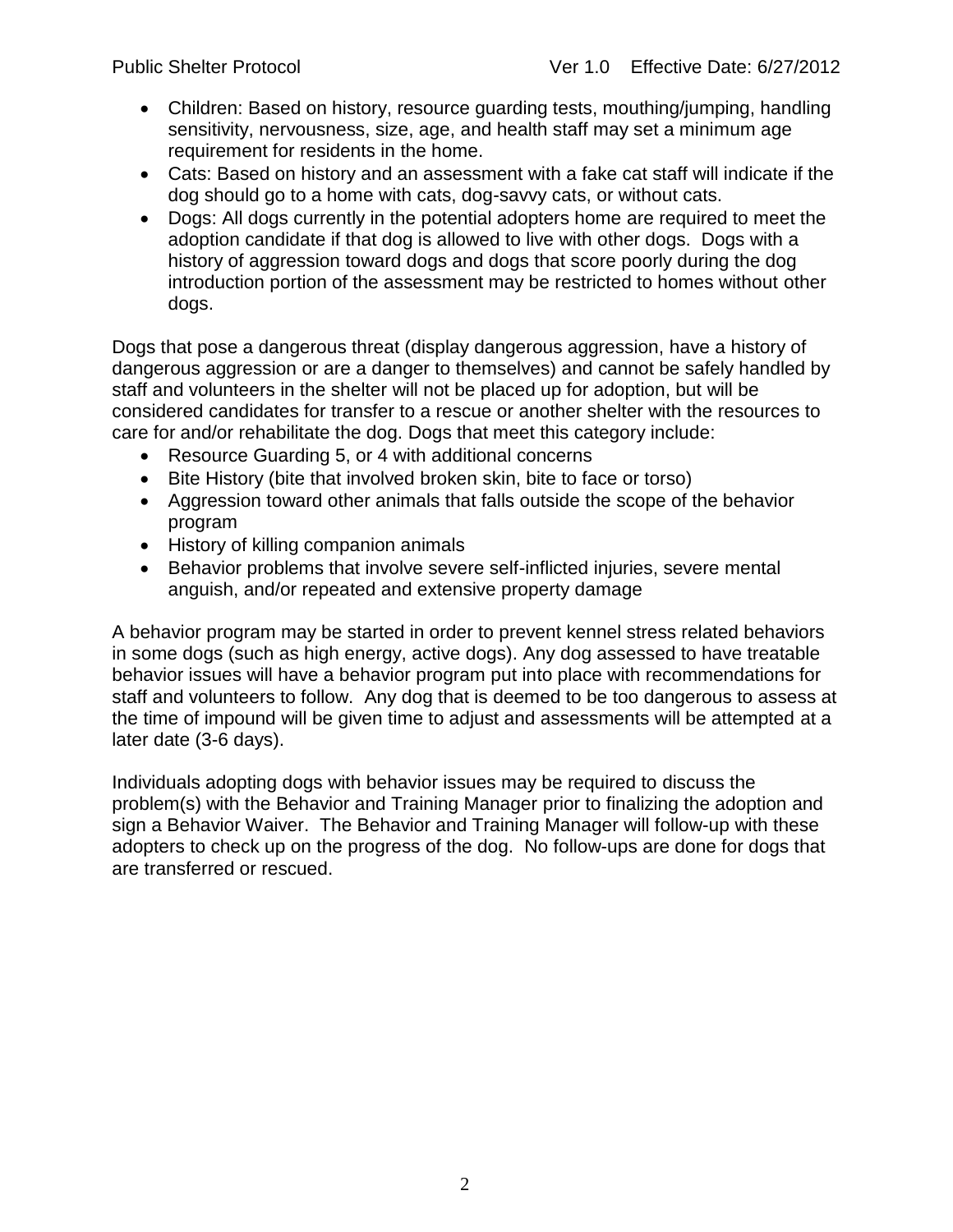# PROCEDURE:

| <b>RESPONSIBILITY</b>                                                       | <b>ACTION</b>                                                                                                                                                                                                                                                                                                                                                                                                                                      |
|-----------------------------------------------------------------------------|----------------------------------------------------------------------------------------------------------------------------------------------------------------------------------------------------------------------------------------------------------------------------------------------------------------------------------------------------------------------------------------------------------------------------------------------------|
| <b>Animal Welfare Officer</b>                                               | Upon intake, fills out a report in regards to the dog's<br>behavior. - REPORT FORM PENDING                                                                                                                                                                                                                                                                                                                                                         |
| <b>Kennel Staff</b>                                                         | Notes any significant behavior problems or<br>abnormalities on the dog's medical record. Whenever<br>any behavior abnormalities are seen, requests a<br>medical exam by the Veterinarian and a behavior<br>evaluation by the Behavior and Training Manager using<br>the kennel wipe-off board.                                                                                                                                                     |
| Veterinarian                                                                | Examines the dog and determines if a medical cause<br>of behavior abnormalities is possible. Provides<br>appropriate treatment plan (such as pain medication or<br>medical procedure to alleviate source of pain). Reports<br>outcome to Behavior and Training Manager and staff.                                                                                                                                                                  |
| <b>Behavior and Training</b><br>Manager in conjunction<br>with Kennel Staff | 1. Evaluates the dog using, but not limited to, the<br><b>SAFER® Behavior Assessment.</b><br>2. If necessary creates a written Behavior Plan for the<br>dog and communicates with staff, and/or trains<br>staff, to carry out the Behavior Plan.<br>3. When necessary, follows up on the dog's progress,<br>according to the Behavior and Training Manager's<br>schedule and availability, and makes adjustments to<br>the Behavior Plan as needed |
| Volunteers                                                                  | Volunteer Observation Sheets are kept in a binder in the<br>volunteer area of the kennel for volunteers to make<br>comments on the dogs.                                                                                                                                                                                                                                                                                                           |
| <b>Behavior and Training</b><br>Manager or Kennel Staff                     | Behavior notes will be added to the dog's shelter file.                                                                                                                                                                                                                                                                                                                                                                                            |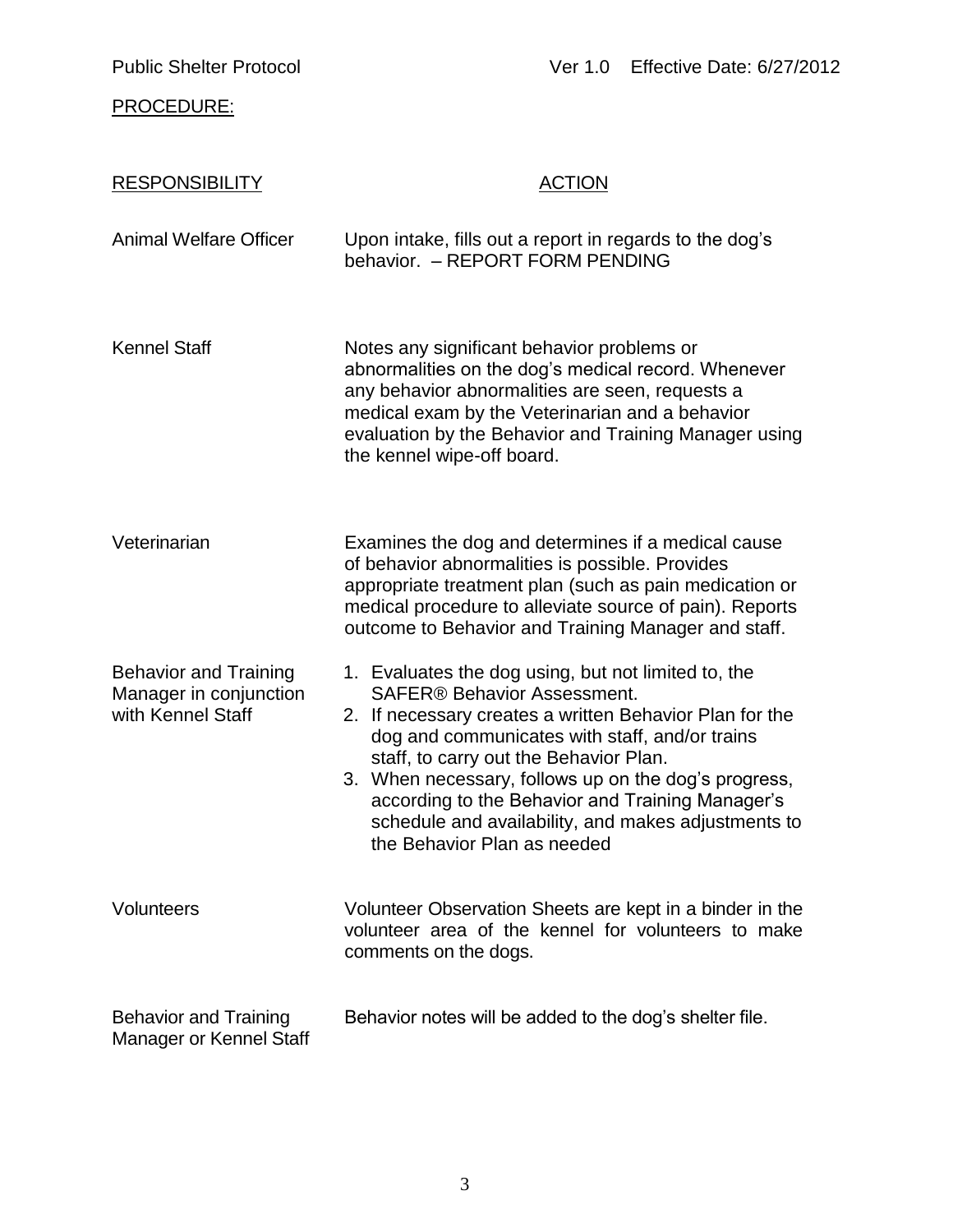### ATTACHMENTS:

Animal Welfare Officer Reporting Form - PENDING SAFER® Behavior Assessment Form SAFER® Scores and Probability of Aggression Additional Exercises Recommendations / Restrictions Form Ian Dunbar Dog Bite Scale Ian Dunbar Dog Fight Bite Ratio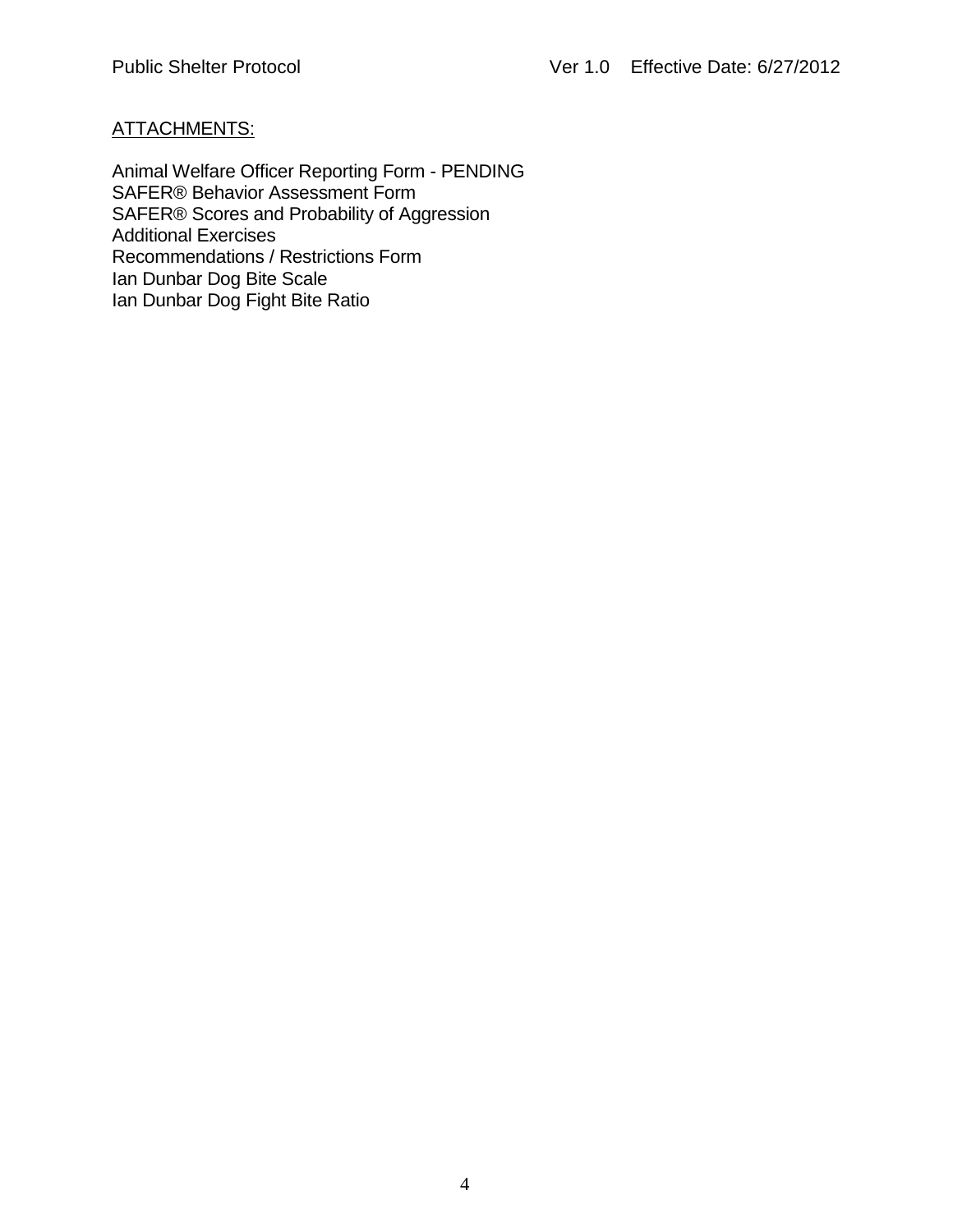# **SAFER<sup>TM</sup>**<br>Worksheet



| observer                                                            |            |
|---------------------------------------------------------------------|------------|
| age                                                                 | coat color |
| $\Box$ male $\Box$ neutered male $\Box$ female $\Box$ spayed female |            |
|                                                                     | breed      |
|                                                                     |            |
|                                                                     |            |

|                                 | item 1 - look:                                                                                                                                                                                                                              |                                       |                                                                                                          |  |  |  |  |
|---------------------------------|---------------------------------------------------------------------------------------------------------------------------------------------------------------------------------------------------------------------------------------------|---------------------------------------|----------------------------------------------------------------------------------------------------------|--|--|--|--|
|                                 | Dog leans forward or jumps up to lick the Assessor's face with tail wagging, ears back and eyes<br>averted. [Enter "1"]                                                                                                                     |                                       |                                                                                                          |  |  |  |  |
|                                 | Dog's eyes are averted, with tail wagging and ears back. He allows head to be held loosely in<br>Assessor's cupped hands. [Enter "1"]                                                                                                       |                                       |                                                                                                          |  |  |  |  |
|                                 | hands. Dog holds gaze for three full seconds. [Enter "1"]                                                                                                                                                                                   |                                       | Dog holds gaze with soft eyes, soft body. He allows head to be held loosely in Assessor's cupped         |  |  |  |  |
|                                 | Dog's eyes are averted. His ears are back, his tail is down, and he has a relaxed body posture.<br>Dog allows head to be held loosely in Assessor's cupped hands. [Enter "1"]                                                               |                                       |                                                                                                          |  |  |  |  |
|                                 | head to be held loosely in Assessor's cupped hands. [Enter "2"]                                                                                                                                                                             |                                       | Dog's eyes are averted. His body posture is stiff and fearful, his tail is low and not moving. He allows |  |  |  |  |
|                                 | Dog pulls out of Assessor's hands each time without settling during three repetitions. [Enter "2"]                                                                                                                                          |                                       |                                                                                                          |  |  |  |  |
|                                 | Dog jumps on the Assessor, consistently rubs his shoulder on the Assessor, and will not allow<br>Assessor to conduct the assessment. [Enter "3"]                                                                                            |                                       |                                                                                                          |  |  |  |  |
|                                 | stiffer as assessment progresses. [Enter "4"]                                                                                                                                                                                               |                                       | Dog holds eye contact while remaining motionless with ears forward. His body is stiff and becomes        |  |  |  |  |
|                                 | Dog freezes and/or growls or tries to bite. [Enter "5"]                                                                                                                                                                                     |                                       |                                                                                                          |  |  |  |  |
|                                 | If aggression is noted, use the checklist below to evaluate the dog's response. You can use this<br>information to help best guide the behavior team regarding potential behavior modification and<br>management (see guide for protocols). |                                       |                                                                                                          |  |  |  |  |
| $\Box$ Freeze<br>$\Box$ Tail up | $\Box$ Body stiff<br>$\Box$ Eyes hard<br>$\square$ Ears back<br>$\Box$ Ears forward<br>$\Box$ Tail down                                                                                                                                     | $\Box$ Vocalizes<br>$\Box$ Dog growls | $\Box$ Exposes teeth<br>$\Box$ Snaps no contact<br>$\Box$ Attempts to bite                               |  |  |  |  |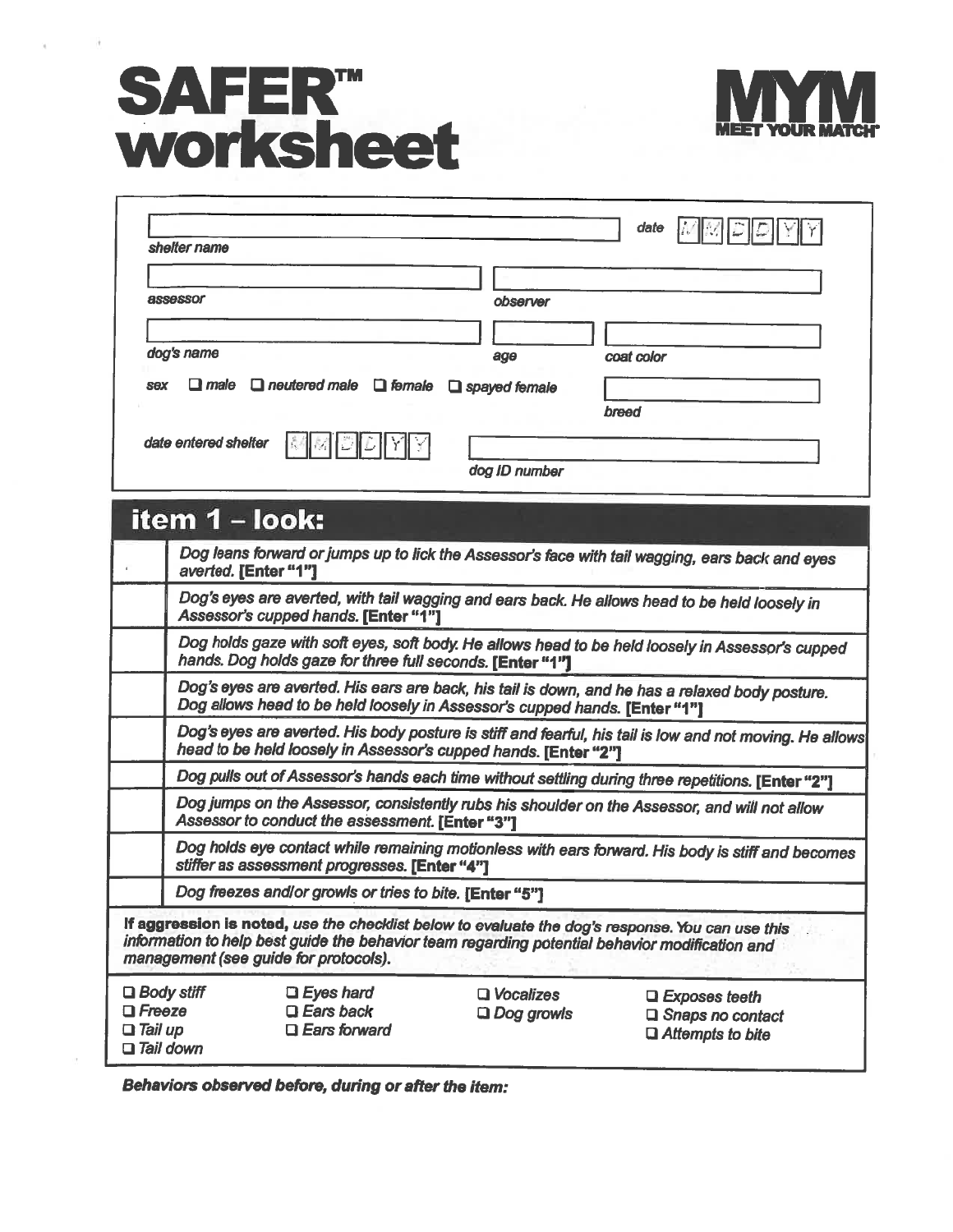|                                 | item 2 – sensitivity:                                                                                                                                                                             |                                                             |                                                                                         |                                                                                                                                                                                                             |  |  |
|---------------------------------|---------------------------------------------------------------------------------------------------------------------------------------------------------------------------------------------------|-------------------------------------------------------------|-----------------------------------------------------------------------------------------|-------------------------------------------------------------------------------------------------------------------------------------------------------------------------------------------------------------|--|--|
|                                 |                                                                                                                                                                                                   |                                                             |                                                                                         | Dog leans into the Assessor, eyes soft or squinty, soft and loose body, open mouth. [Enter "1"]                                                                                                             |  |  |
|                                 | [Enter "1"]                                                                                                                                                                                       |                                                             |                                                                                         | Dog stands still and accepts the touch, his eyes are averted, and his tail is in neutral position with<br>relaxed body posture. Dog's mouth is likely closed for at least a portion of the assessment item. |  |  |
|                                 |                                                                                                                                                                                                   |                                                             |                                                                                         | Dog displays high energy and movement, but it is directed toward getting closer to the Assessor.<br>His body is soft, likely panting, may jump up between attempts to lick Assessor. [Enter "2"]            |  |  |
|                                 |                                                                                                                                                                                                   |                                                             | panting, likely to display high movement between attempts. [Enter "2"]                  | Dog is active and focused on the Assessor and all other stimuli available. His body is soft, likely                                                                                                         |  |  |
|                                 |                                                                                                                                                                                                   |                                                             | mouth closed, lip long, ears likely back, may lip lick. [Enter "2"]                     | Dog stands still and accepts the touch, his eyes are averted, his tail is between his legs, body stiff,                                                                                                     |  |  |
|                                 |                                                                                                                                                                                                   |                                                             | hand, but does not apply pressure. Or, dog licks hands while lips are long. [Enter "2"] | Dog repeatedly turns toward the Assessor's hand, with loose body and open mouth, mouths the                                                                                                                 |  |  |
|                                 | Dog is not fearful and is struggling to get away. The dog is not focused and is in constant movement.<br>unconnected to the Assessor. [Enter "3"]                                                 |                                                             |                                                                                         |                                                                                                                                                                                                             |  |  |
|                                 | assessment item. [Enter "3"]                                                                                                                                                                      |                                                             |                                                                                         | Dog stands tall and square. His tail perpendicular to spine, mouth closed for the majority of                                                                                                               |  |  |
|                                 | Dog repeatedly turns toward the Assessor's hand with a very fast head movement. If able, he<br>muzzle punches the hand. His body is stiff and he has a closed mouth with a short lip. [Enter "4"] |                                                             |                                                                                         |                                                                                                                                                                                                             |  |  |
|                                 | Dog freezes, growls or tries to bite. [Enter "5"]                                                                                                                                                 |                                                             |                                                                                         |                                                                                                                                                                                                             |  |  |
|                                 | information to help best guide the behavior team regarding potential behavior modification and<br>management (see guide for protocols).                                                           |                                                             |                                                                                         | If aggression is noted, use the checklist below to evaluate the dog's response. You can use this                                                                                                            |  |  |
| $\Box$ Freeze<br>$\Box$ Tail up | $\square$ Body stiff<br>$\Box$ Tail down                                                                                                                                                          | $\Box$ Eyes hard<br>$\Box$ Ears back<br>$\Box$ Ears forward | <b>□</b> Vocalizes<br>$\Box$ Dog growls                                                 | $\Box$ Exposes teeth<br>$\square$ Snaps no contact<br>$\Box$ Attempts to bite                                                                                                                               |  |  |

Change of the Contract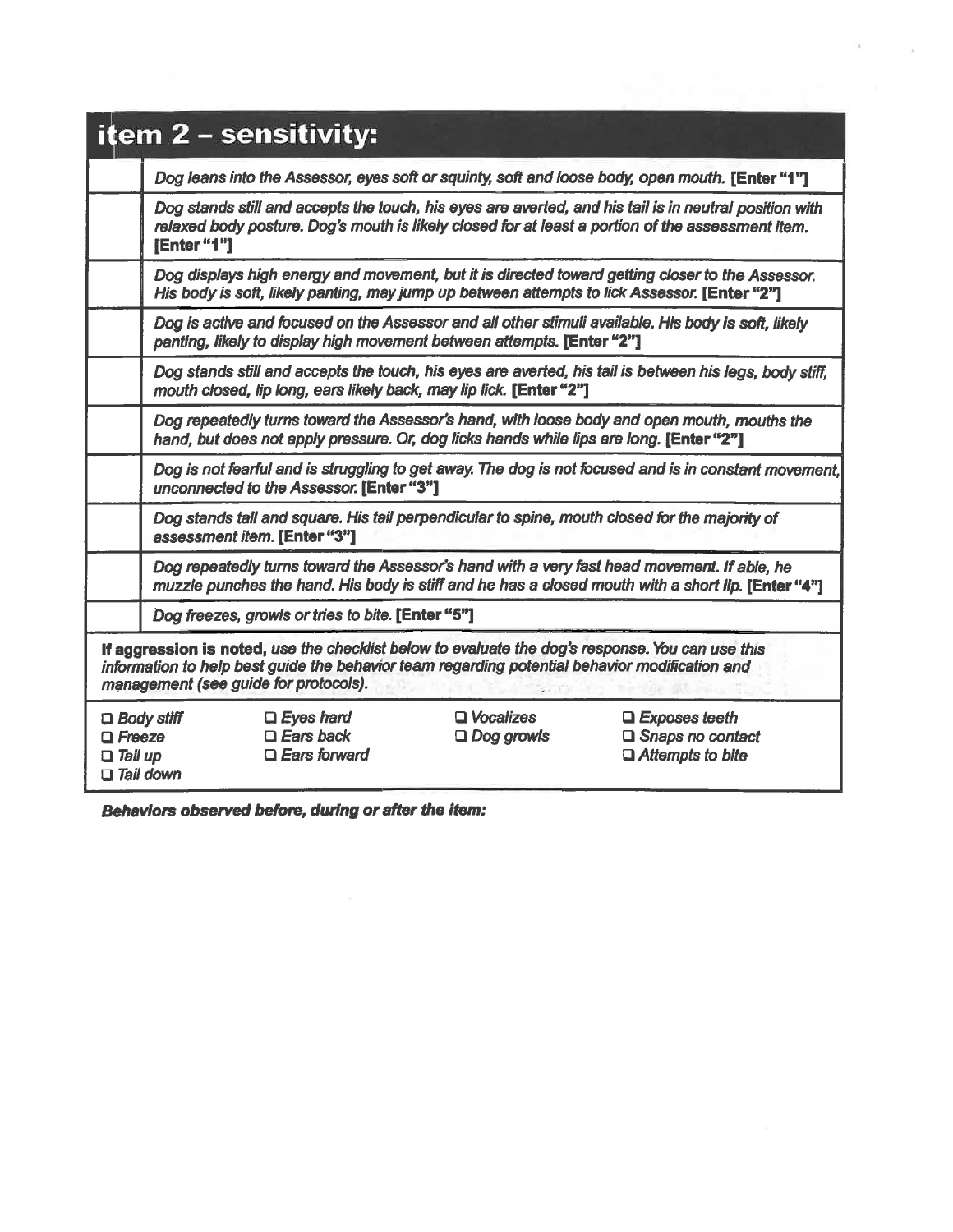|                                                                          | item $3 - tag$ :                                                                                                                                                                                               |                                                             |                                                                                                |                                                                                                                                                                                                             |  |  |  |  |
|--------------------------------------------------------------------------|----------------------------------------------------------------------------------------------------------------------------------------------------------------------------------------------------------------|-------------------------------------------------------------|------------------------------------------------------------------------------------------------|-------------------------------------------------------------------------------------------------------------------------------------------------------------------------------------------------------------|--|--|--|--|
|                                                                          | Dog assumes play position and joins the game. Or dog indicates play with huffing, soft 'popping'<br>of the body, etc. Dog might jump on Assessor once play begins. [Enter "1"]                                 |                                                             |                                                                                                |                                                                                                                                                                                                             |  |  |  |  |
|                                                                          |                                                                                                                                                                                                                | when the Assessor ceases moving. [Enter "1"]                | Dog stands with his tail low and wagging, and comes toward the Assessor in a friendly manner   |                                                                                                                                                                                                             |  |  |  |  |
|                                                                          |                                                                                                                                                                                                                |                                                             | Follows at end of leash, body soft, or low and a bit fearful. [Enter "1"]                      |                                                                                                                                                                                                             |  |  |  |  |
|                                                                          |                                                                                                                                                                                                                |                                                             | Dog is likely crouching, may have long lip or lip lick. [Enter "2"]                            | Dog is fearful but unresponsive when touched. Approaches the Assessor when the game ends.                                                                                                                   |  |  |  |  |
|                                                                          | Dog is not fearful but is unresponsive to the Assessor, and approaches the Assessor at the<br>end of the game (may need coaxing to approach). He is focused on stimuli other than the<br>Assessor. [Enter "2"] |                                                             |                                                                                                |                                                                                                                                                                                                             |  |  |  |  |
|                                                                          |                                                                                                                                                                                                                |                                                             |                                                                                                | Dog repeatedly turns quickly away when touched, or repeatedly spins toward the touch, and<br>repeatedly tries to exit. Dog may be crouching, tail is tucked, mouth closed, body stiff. [Enter "3"]          |  |  |  |  |
|                                                                          | [Enter "3"]                                                                                                                                                                                                    |                                                             |                                                                                                | Dog responds with his tail high, ears forward, mouth likely closed for at least half of the assessment<br>item, body stiff and body checks the Assessor. Dog is often focused on other stimuli in the room. |  |  |  |  |
|                                                                          | Dog panics with vocalization combined with tail tuck, yelping and repeatedly trying to exit. (If dog<br>settles after 1st or 2nd tag, choose 1st "3" scoring option). [Enter "4"]                              |                                                             |                                                                                                |                                                                                                                                                                                                             |  |  |  |  |
|                                                                          | Dog stands his ground while not cornered and barks at the Assessor with ears forward, body stiff,<br>mouth closed and lips pursed when not barking. [Enter "4"]                                                |                                                             |                                                                                                |                                                                                                                                                                                                             |  |  |  |  |
|                                                                          | Dog growls or tries to bite. [Enter "5"]                                                                                                                                                                       |                                                             |                                                                                                |                                                                                                                                                                                                             |  |  |  |  |
|                                                                          |                                                                                                                                                                                                                | management (see guide for protocols).                       | information to help best guide the behavior team regarding potential behavior modification and | If aggression is noted, use the checklist below to evaluate the dog's response. You can use this                                                                                                            |  |  |  |  |
| $\Box$ Body stiff<br>$\Box$ Freeze<br>$\Box$ Tail up<br>$\Box$ Tail down |                                                                                                                                                                                                                | $\Box$ Eyes hard<br>$\Box$ Ears back<br>$\Box$ Ears forward | $\Box$ Vocalizes<br>$\Box$ Dog growls                                                          | $\square$ Exposes teeth<br>□ Snaps no contact<br>$\Box$ Attempts to bite                                                                                                                                    |  |  |  |  |

Behaviors observed before, during or after the item:

 $\rightarrow$ 

w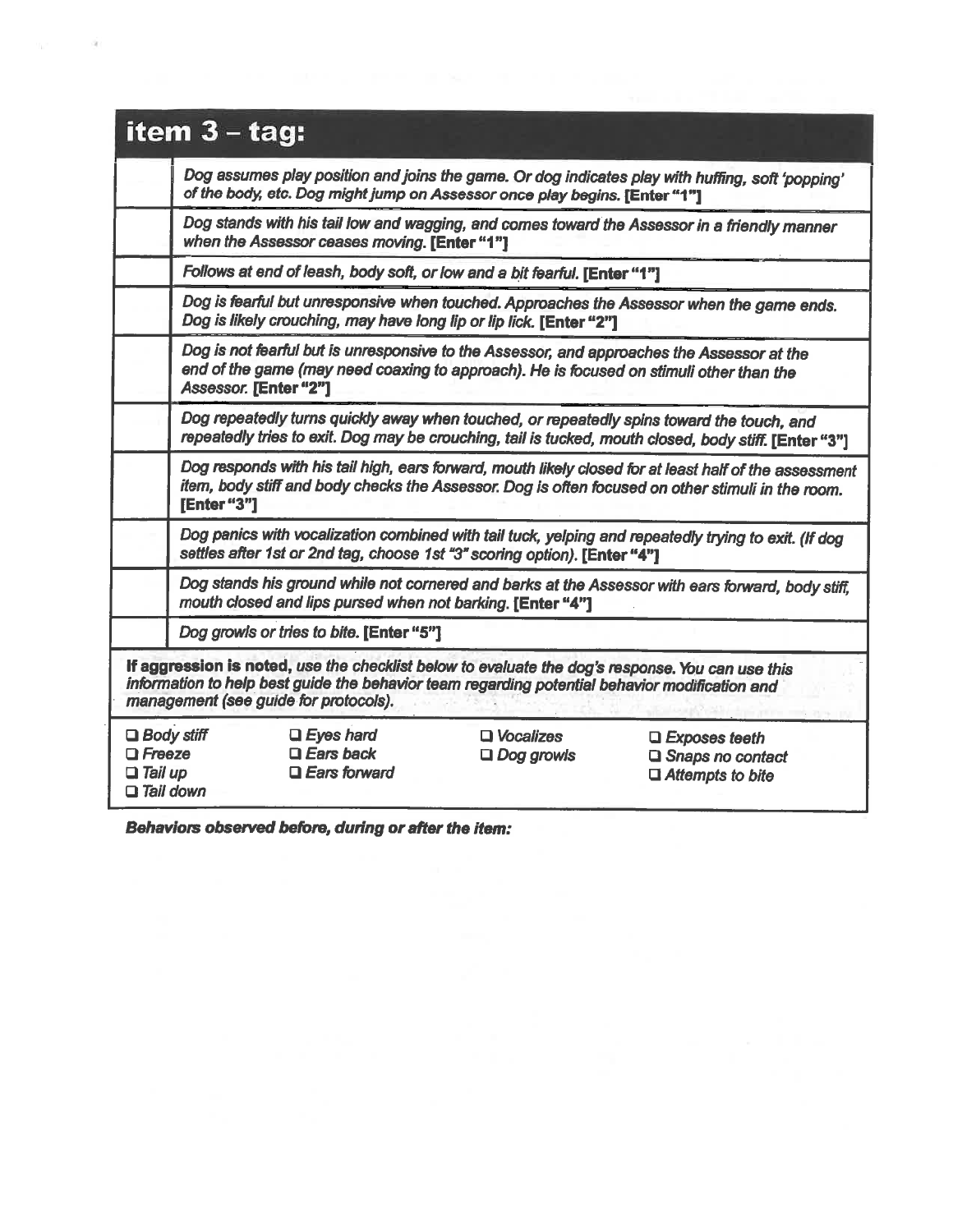Note: If the dog's behavior upon the first attempt matches any of the response choices higher than a<br>"2", you should use the rear flank.

|                                                      |                                 | item 4 - squeeze:                                        |                                                                                                                                                                                                    |                                                                                                                                                                                                                                                            |
|------------------------------------------------------|---------------------------------|----------------------------------------------------------|----------------------------------------------------------------------------------------------------------------------------------------------------------------------------------------------------|------------------------------------------------------------------------------------------------------------------------------------------------------------------------------------------------------------------------------------------------------------|
|                                                      | if paw is used:                 |                                                          |                                                                                                                                                                                                    |                                                                                                                                                                                                                                                            |
| <b>First</b><br><b>Attempt</b>                       | <b>Second</b><br><b>Attempt</b> |                                                          |                                                                                                                                                                                                    |                                                                                                                                                                                                                                                            |
|                                                      |                                 |                                                          | Dog gently pulls back his paw. Dog may lick hand. [Enter "1"]                                                                                                                                      |                                                                                                                                                                                                                                                            |
|                                                      |                                 | are relaxed or back. [Enter "1"]                         |                                                                                                                                                                                                    | Dog does not respond at all for three seconds. His eyes are averted and his ears                                                                                                                                                                           |
|                                                      |                                 |                                                          | Dog gently pulls back and whimpers. [Enter "2"]                                                                                                                                                    |                                                                                                                                                                                                                                                            |
|                                                      |                                 | pressure. [Enter "2"]                                    |                                                                                                                                                                                                    | Dog gently places his open mouth over the Assessor's hand without applying                                                                                                                                                                                 |
|                                                      |                                 | first attempt, use the flank instead.                    |                                                                                                                                                                                                    | Dog closes mouth, becomes stiff. [Enter "3"] Note: If this behavior occurs on the                                                                                                                                                                          |
|                                                      |                                 | use the flank instead.                                   |                                                                                                                                                                                                    | Dog is soft in body and eye, and moves his legs/body so that the Assessor is<br>unable to hold the paw [Enter "3"] Note: If this behavior occurs on the first attempt,                                                                                     |
|                                                      |                                 | first attempt, use the flank instead.                    |                                                                                                                                                                                                    | Dog yelps repeatedly or screams. [Enter "3"] Note: If this behavior occurs on the                                                                                                                                                                          |
|                                                      |                                 | the first attempt, use the flank instead.                |                                                                                                                                                                                                    | Dog head flips while pulling back paw. [Enter "3"] Note: If this behavior occurs on                                                                                                                                                                        |
|                                                      |                                 | use the flank instead.                                   |                                                                                                                                                                                                    | Dog reaches toward the Assessor's hand on the second attempt while moving his<br>paw away when the Assessor attempts to lift it. The dog will not allow the Assessor<br>to assess second time. [Enter "4"] Note: If this behavior occurs on first attempt. |
|                                                      |                                 | flank instead.                                           |                                                                                                                                                                                                    | Dog growls. [Enter "4"] Note: If this behavior occurs on the first attempt, use the                                                                                                                                                                        |
|                                                      |                                 | attempt, use the flank instead.                          |                                                                                                                                                                                                    | Dog freezes and/or tries to bite. [Enter "5"] Note: If this behavior occurs on the first                                                                                                                                                                   |
|                                                      | <b>if rear flank is used:</b>   |                                                          |                                                                                                                                                                                                    |                                                                                                                                                                                                                                                            |
| <b>First</b><br><b>Attempt</b>                       | <b>Second</b><br><b>Attempt</b> |                                                          |                                                                                                                                                                                                    |                                                                                                                                                                                                                                                            |
|                                                      |                                 |                                                          | Dog sits, mouth open or lip long. [Enter "1"]                                                                                                                                                      |                                                                                                                                                                                                                                                            |
|                                                      |                                 |                                                          | Dog does not respond at all. [Enter "1"]                                                                                                                                                           |                                                                                                                                                                                                                                                            |
|                                                      |                                 | pressure. [Enter "2"]                                    |                                                                                                                                                                                                    | Dog gently places his open mouth over the Assessor's hand without applying                                                                                                                                                                                 |
|                                                      |                                 |                                                          | Dog closes mouth, begins to purse lips and becomes stiff. [Enter "3"]                                                                                                                              |                                                                                                                                                                                                                                                            |
|                                                      |                                 |                                                          | Dog head flips while moving hip away. [Enter "3"]                                                                                                                                                  |                                                                                                                                                                                                                                                            |
|                                                      |                                 | is desired.                                              |                                                                                                                                                                                                    | Dog growls. [Enter "4"] Note: If this behavior occurs on the first attempt stop the<br>assessment. Proceed to the Food and Toy Behavior items if additional information                                                                                    |
|                                                      |                                 | information is desired.                                  | the assessment. Proceed to the Food and Toy Behavior items if additional                                                                                                                           | Dog tries to bite. [Enter "5"] Note: If this behavior occurs on the first attempt stop                                                                                                                                                                     |
|                                                      |                                 | management (see guide for protocols).                    | If aggression is noted, use the checklist below to evaluate the dog's response. You can use this<br>information to help best guide the behavior team regarding potential behavior modification and |                                                                                                                                                                                                                                                            |
| $\Box$ Body stiff<br>$\Box$ Freeze<br>$\Box$ Tail up |                                 | $\Box$ Tail down<br>$\Box$ Eyes hard<br>$\Box$ Ears back | $\Box$ Ears forward<br>□ Vocalizes<br>$\Box$ Dog growls                                                                                                                                            | $\Box$ Exposes teeth<br>$\square$ Snaps no contact<br>$\Box$ Attempts to bite                                                                                                                                                                              |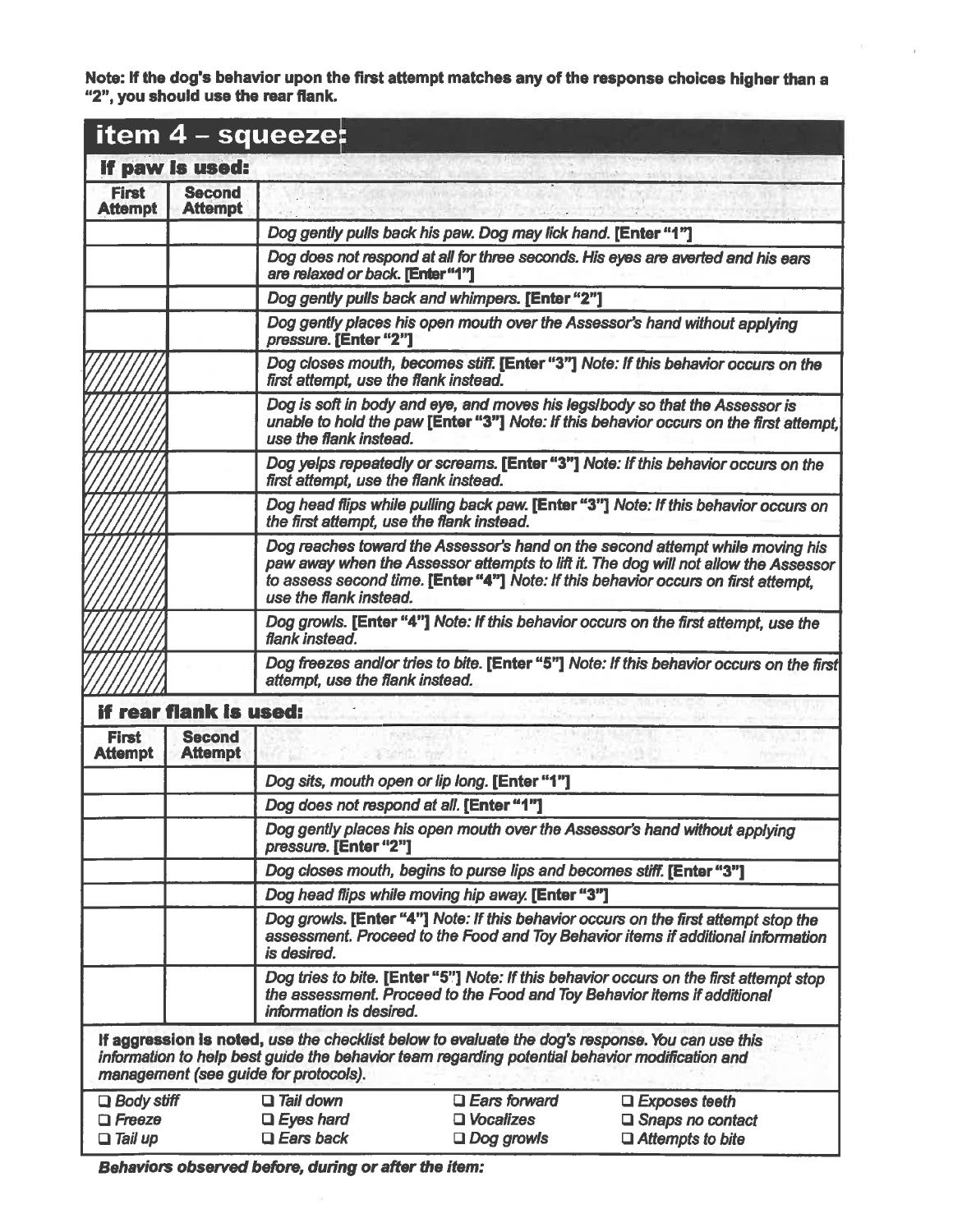

If the dog does not eat, try another type of food. If necessary, retest at a later point.

|                   | item 5 - food behavior:                                                                                                                                                                                                                    |                         |                                                                                                                                                                                                     |
|-------------------|--------------------------------------------------------------------------------------------------------------------------------------------------------------------------------------------------------------------------------------------|-------------------------|-----------------------------------------------------------------------------------------------------------------------------------------------------------------------------------------------------|
|                   |                                                                                                                                                                                                                                            |                         | Dog lifts head and ceases eating when you reach to pull the bowl away or push him out. [Enter "1"]                                                                                                  |
|                   | pushed against his cheek. [Enter "1"]                                                                                                                                                                                                      |                         | Dog calmly allows the food to be moved, follows the dish, but does not interfere with the dish's<br>movement. Dog's body is soft and loose, eyes soft, tail neutral. He lifts his head when hand is |
|                   | from hand to cheek. [Enter "2"]                                                                                                                                                                                                            |                         | Dog follows the dish with his tail down, body likely a bit stiff. Dog lifts head after a bit of pressure                                                                                            |
|                   | head from the bowl when hand is applied to his cheek. [Enter "3"]                                                                                                                                                                          |                         | Dog follows the dish, his tail between his legs, ears are forward. His body is stiff. Dog does not lift his                                                                                         |
|                   | hand is applied to cheek. [Enter "3"]                                                                                                                                                                                                      |                         | Dog gulps food, begins to eat faster and with bigger bites, body stiff. He does not lift head when                                                                                                  |
|                   | Dog freezes and/or growls. [Enter "4"]                                                                                                                                                                                                     |                         |                                                                                                                                                                                                     |
|                   |                                                                                                                                                                                                                                            |                         | Dog tries to bite. (Use chart on the worksheet to identify level of bite attempt/bite.) [Enter "5"]                                                                                                 |
|                   | If aggression is noted, use the checklist below to evaluate the dog's response. You can use this<br>information to help best guide the behavior team regarding potential behavior modification and<br>management (see guide for protocols) |                         |                                                                                                                                                                                                     |
| $\Box$ Body block | $\Box$ Ears back                                                                                                                                                                                                                           | $\Box$ Paws in bowl     | $\Box$ Snaps at hand (no contact)                                                                                                                                                                   |
| $\Box$ Body stiff | $\Box$ Ears forward                                                                                                                                                                                                                        | $\Box$ Urinates in bowl | $\Box$ Repeated contact bite                                                                                                                                                                        |
| $\Box$ Freeze     | $\Box$ Eyes hard                                                                                                                                                                                                                           | $\Box$ Bites bowl       | Leaves bowl to bite hand                                                                                                                                                                            |
| $\Box$ Tail up    | $\Box$ Exposes teeth                                                                                                                                                                                                                       |                         | <b>Bites up Assess-a-Hand</b>                                                                                                                                                                       |
| $\Box$ Tail down  | <b>Vocalizes</b>                                                                                                                                                                                                                           |                         |                                                                                                                                                                                                     |

Behaviors observed before, during or after the item:

 $\sim$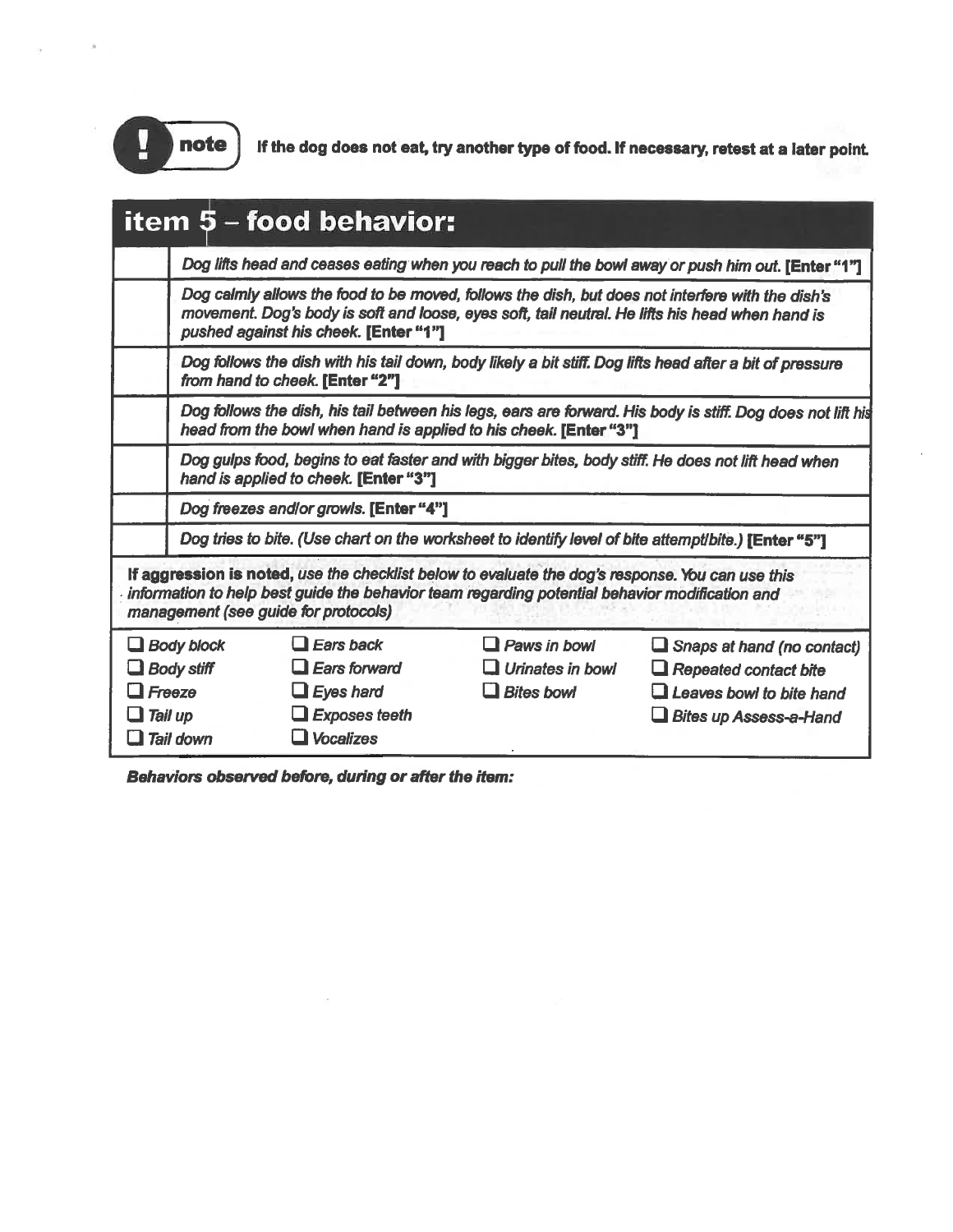

Recommend using 2 non-food toys (rope, squeaky, etc.) and then 1 unbasted rawhide item. Enter number for each item in that part of the column.

|                                                                                        |                             | item 6 – toy behavior:                                                                                                                                      |                                                                                                                                                                                                    |                                                                                                                               |  |  |
|----------------------------------------------------------------------------------------|-----------------------------|-------------------------------------------------------------------------------------------------------------------------------------------------------------|----------------------------------------------------------------------------------------------------------------------------------------------------------------------------------------------------|-------------------------------------------------------------------------------------------------------------------------------|--|--|
| <b>Toys</b><br>only                                                                    | <b>Rawhide</b><br>(if used) |                                                                                                                                                             |                                                                                                                                                                                                    |                                                                                                                               |  |  |
|                                                                                        |                             | No interest. [Enter "1"]                                                                                                                                    |                                                                                                                                                                                                    |                                                                                                                               |  |  |
|                                                                                        |                             |                                                                                                                                                             |                                                                                                                                                                                                    | Dog settles down close to chew, will relinquish toy or rawhide to you. [Enter "1"]                                            |  |  |
|                                                                                        |                             |                                                                                                                                                             | body between you and the toylrawhide. [Enter "1"]                                                                                                                                                  | Dog settles close, keeps a firm grip and is loose and wiggly. He does not place his                                           |  |  |
|                                                                                        |                             | Dog takes toy away, keeps a firm hold. His body is between you and the toy or<br>rawhide, and he is loose and wiggly. No growling or stiffness. [Enter "2"] |                                                                                                                                                                                                    |                                                                                                                               |  |  |
|                                                                                        |                             | Dog takes toyirawhide away, keeps a firm hold. His body is stiff. [Enter "3"]                                                                               |                                                                                                                                                                                                    |                                                                                                                               |  |  |
|                                                                                        |                             | Dog freezes and/or growls. [Enter "4"]                                                                                                                      |                                                                                                                                                                                                    |                                                                                                                               |  |  |
|                                                                                        |                             |                                                                                                                                                             | Dog attempts bite (use chart on worksheet) [Enter "5"]                                                                                                                                             |                                                                                                                               |  |  |
|                                                                                        |                             | management (see guide for protocols)                                                                                                                        | If aggression is noted, use the checklist below to evaluate the dog's response. You can use this<br>information to help best guide the behavior team regarding potential behavior modification and |                                                                                                                               |  |  |
| $\Box$ Body block<br>$\Box$ Body stiff<br>$\Box$ Freeze<br>$\Box$ Tail up<br>Tail down |                             | $\Box$ Ears back<br><b>Ears forward</b><br>$\Box$ Eyes hard<br><b>Exposes teeth</b><br><b>Vocalizes</b>                                                     | $\Box$ Paws on toy<br>$\Box$ Urinates on toy                                                                                                                                                       | Snaps at hand (no contact)<br>$\Box$ Repeated contact bite<br>$\Box$ Leaves toy to bite hand<br><b>Bites up Assess-a-Hand</b> |  |  |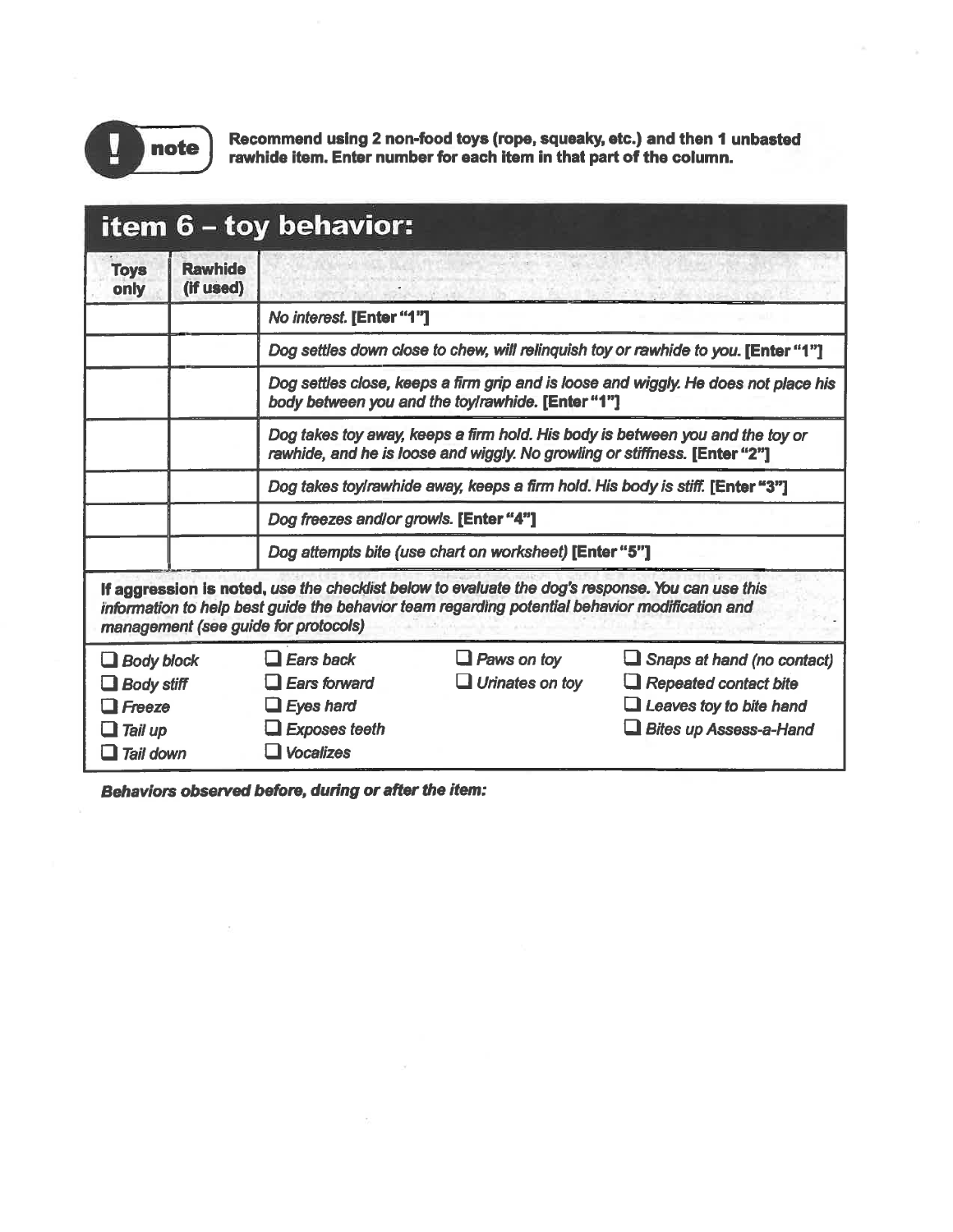

Be sure to take your observational "snapshot" in the first few seconds of the approach. Dogs do not have to touch.

|                                                                                | enter name and sex of dog-to-dog helper dog.                                                                                                                                                                                                |                                                                                 |                                                                                                          |                      |                                      |  |  |  |  |  |
|--------------------------------------------------------------------------------|---------------------------------------------------------------------------------------------------------------------------------------------------------------------------------------------------------------------------------------------|---------------------------------------------------------------------------------|----------------------------------------------------------------------------------------------------------|----------------------|--------------------------------------|--|--|--|--|--|
| name                                                                           | $\Box$ male<br>$\Box$ female<br><b>SOX</b>                                                                                                                                                                                                  |                                                                                 |                                                                                                          |                      |                                      |  |  |  |  |  |
|                                                                                |                                                                                                                                                                                                                                             | item 7 - dog-to-dog behavior:                                                   |                                                                                                          |                      |                                      |  |  |  |  |  |
|                                                                                |                                                                                                                                                                                                                                             | Dog approaches the helper dog in play position. His mouth is open. [Enter "1"]  |                                                                                                          |                      |                                      |  |  |  |  |  |
|                                                                                |                                                                                                                                                                                                                                             |                                                                                 | Dog approaches the helper dog submissively (head low, tail low, ears back, lip long). [Enter "1"]        |                      |                                      |  |  |  |  |  |
|                                                                                | Dog approaches helper dog with tail at spine level, body not stiff, ears relaxed, lip long or neutral.<br>[Enter "2"]                                                                                                                       |                                                                                 |                                                                                                          |                      |                                      |  |  |  |  |  |
|                                                                                |                                                                                                                                                                                                                                             |                                                                                 | Dog does not approach the helper dog. Turns body to side in relation to other dog, or exits. [Enter "2"] |                      |                                      |  |  |  |  |  |
|                                                                                |                                                                                                                                                                                                                                             |                                                                                 | Dog approaches the helper dog, body soft, tail well above spine level, ears forward. [Enter "2"]         |                      |                                      |  |  |  |  |  |
|                                                                                | Dog approaches the helper dog by rushing in with his tail high, stiff body, head tall, and ears erect.<br>[Enter "3"]                                                                                                                       |                                                                                 |                                                                                                          |                      |                                      |  |  |  |  |  |
|                                                                                | Dog charges the helper dog while growling or attempting to bite. [Enter "4"]                                                                                                                                                                |                                                                                 |                                                                                                          |                      |                                      |  |  |  |  |  |
|                                                                                | If aggression is noted, use the checklist below to evaluate the dog's response. You can use this<br>information to help best guide the behavior team regarding potential behavior modification and<br>management (see guide for protocols). |                                                                                 |                                                                                                          |                      |                                      |  |  |  |  |  |
| $\Box$ Freeze<br><b>Body soft</b><br><b>Body stiff</b><br>Tail up<br>Tail down |                                                                                                                                                                                                                                             | $\Box$ Eyes soft<br><b>Eyes hard</b><br><b>Ears back</b><br><b>Ears forward</b> | <b>J</b> Vocalizes<br>Dog growls                                                                         | $\Box$ Exposes teeth | Snaps no contact<br>Attempts to bite |  |  |  |  |  |

Behaviors observed before, during or after the item:

|   | Look | <b>Sensitivity</b> | <b>Tag</b> |   | Squeeze 1   Squeeze 2 | <b>Food</b>    | <b>Toy</b> | <b>Rawhide</b> | Dog |
|---|------|--------------------|------------|---|-----------------------|----------------|------------|----------------|-----|
|   |      |                    |            |   |                       |                |            |                |     |
| 2 |      |                    |            |   |                       |                |            |                |     |
| З |      |                    |            |   |                       |                |            |                |     |
| 4 |      | $\hat{\mathbf{r}}$ | 爬          | 릁 | $\frac{1}{\log n}$    | $\epsilon^2$   | R          | 我              |     |
| 5 | s    | s                  | s          | s | 民                     | $\mathbb{S}_n$ | 抗          | -98            |     |

For each item, mark an 'x' in the box that intersects with the score for that item.

(Ex.: If the Sensitivity item has a score of "2", put an "x" in the box where row "2" and "Sensitivity" intersect.)

#### Legend:

- = Potential behavior modification andlor management
- $\mathbb{R}$  = Behavior modification and/or management strongly recommended
- S = STOP item for safety reasons. Behavior modification and/or management strongly recommended. Move to food if SOP suggests

**General observations and recommendations:**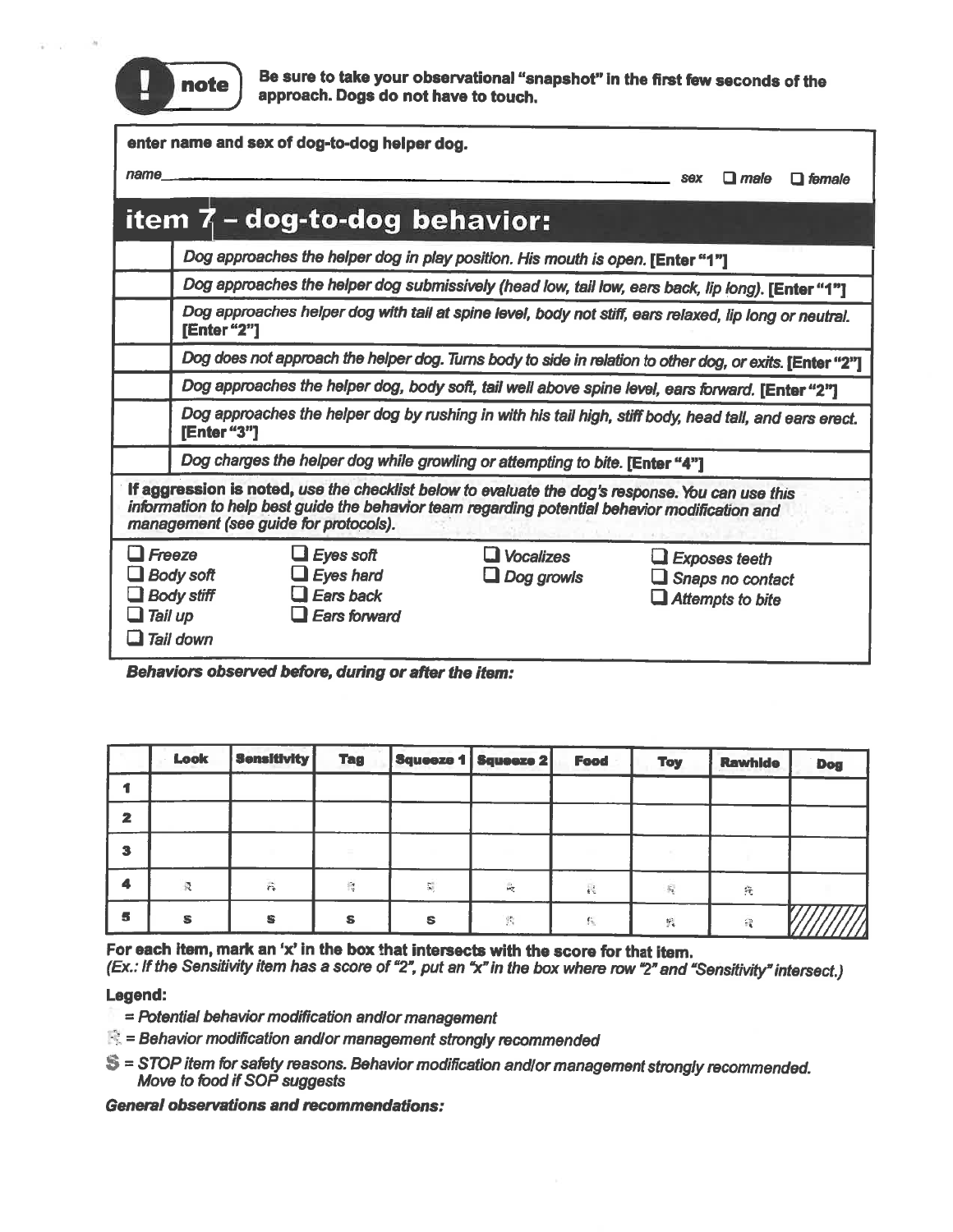# **ASPCA**

*http://www.aspcapro.org/safer-scores-and-probability-of-aggressi.php*

# **SAFER® Scores and Probability of Aggression**

SAFER® scores correlate with probability of aggression as follows:

- Dogs who score 1s and 2s are less likely than dogs who score 3s, 4s, or 5s to bite when handled in a mildly stressful or moderately awkward manner under ordinary living situations.
- Dogs who score 3s may be safe and inhibit their bite. They could be made safer by putting them on a behavior modification program.
- Dogs who score 4s may have serious fear or intolerance issues. These dogs should either receive behavior modification training and then be reassessed, or be adopted out only to experienced adopters ready to manage the dog's issues.
- Dogs who score 5s in any of the first four assessment items have the highest probability of being a serious danger to staff, volunteers, and visitors to your facility. These dogs may or may not respond well to behavior modification. They should be handled only by the shelter's most experienced staff until their disposition is determined.
- Dogs who score 4 or 5 on the Food Behavior item and 1s or 2s in all other assessment items may benefit from the Food Guarding and I Hold the Resources behavior modification protocols.
- Dogs who score 4 or 5 on the Dog-to-Dog Behavior item and 1s or 2s in all other assessment items should be watched carefully during other interactions with dogs in your facility. These dogs may also benefit from the Reactivity toward Other Dogs protocol.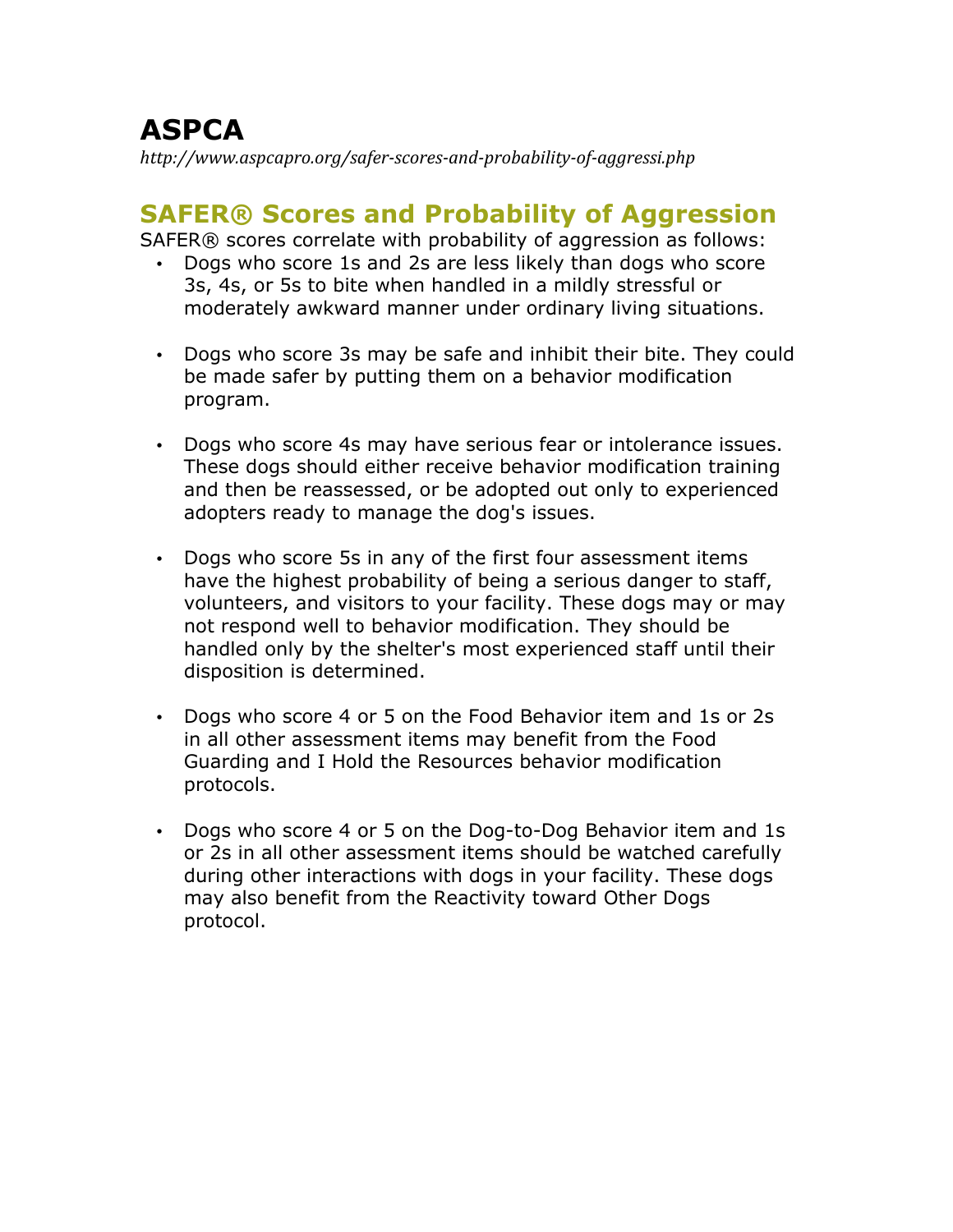After conducting the SAFER assessment perform these additional exercises, review the dog's history, and complete the recommendations/restrictions section. Enter notes in Petpoint.

# **Scan Stray/Transfers for Microchip** #: \_\_\_\_\_\_\_\_\_\_\_\_\_\_\_\_\_\_\_\_\_\_\_\_\_\_\_\_\_\_\_\_\_\_\_\_\_\_\_\_\_\_\_\_\_\_\_\_

| Teeth/<br>Muzzle | Ears           | Body<br>Stroke | Paws           | Tail           | Shoulder<br>Press | 5 Sec<br>Hug   |                                                                                                               |
|------------------|----------------|----------------|----------------|----------------|-------------------|----------------|---------------------------------------------------------------------------------------------------------------|
|                  |                |                |                |                |                   |                | Remains relaxed or relaxes quickly.                                                                           |
| 2a               | 2a             | 2a             | 2a             | 2a             | 2a                | 2a             | Pulls away, without aggression.                                                                               |
| 2 <sub>b</sub>   | 2b             | 2 <sub>b</sub> | 2 <sub>b</sub> | 2b             | 2b                | 2 <sub>b</sub> | Struggles but eventually allows.                                                                              |
| 2c               | 2c             | 2c             | 2c             | 2c             | 2c                | 2c             | Seems uncomfortable, but is tolerant.                                                                         |
| 3a               | Зa             | 3a             | 3a             | 3a             | 3a                | 3a             | Hyperactive/extreme struggling. Very difficult or impossible to handle.                                       |
| 3 <sub>b</sub>   | 3 <sub>b</sub> | 3 <sub>b</sub> | 3 <sub>b</sub> | 3 <sub>b</sub> | 3 <sub>b</sub>    | 3 <sub>b</sub> | Very uncomfortable (ears back, tail tucked, body stiff), but allows<br>without aggression. May see whale eye. |
|                  |                |                |                |                |                   |                | Growls, snarls, or head flips. Note: STOP Body Handling Test                                                  |
|                  |                |                |                |                |                   |                | <b>Freezes &amp;/or attempts bite. Note: STOP Body Handling Test</b>                                          |

#### **Body Handling & Restraint:** *Asses-a-hand may initially be used if unsure of dog's reactions.*

## **Fake Cat**

|                | 1a Scared; may tremble, look for escape, does not approach.                                                 |
|----------------|-------------------------------------------------------------------------------------------------------------|
|                | 1b Aware of cat but uninterested.                                                                           |
| 1c             | Sniffs; shows interest but disengages on own.                                                               |
|                | <b>2a</b> Tries to initiate gentle play, recalls easily or disengages after hiss or swat.                   |
|                | 2b Rough play style. Focused on cat, but recalls to handler.                                                |
| 3              | Freezes; focused on cat and unable to recall.<br>Can pull away & get dog's attention. Extremely rough play. |
|                | Recommend EW.                                                                                               |
| $\overline{4}$ | Barks intensely; lunges; attempts to grab.<br>Will not recall; cannot pull away & get dog's attention.      |
|                | If put up for adoption, note that dog may be difficult to walk in neighborhood with cats/squirrels.         |

*Recommend EW/GL.*

| Solid History Living<br><b>With Cats</b> | Fake Cat Test = 1     | Cats ok                        |
|------------------------------------------|-----------------------|--------------------------------|
|                                          | Fake Cat Test = 2     | Dog-savvy cats ok, slow intros |
|                                          | Fake Cat Test = $3-4$ | Cat free home, recommend equip |
| No History Living<br><b>With Cats</b>    | Fake Cat Test = 1     | Dog-savvy cats ok, slow intros |
|                                          | Fake Cat Test = 2     | Dog-savvy cats ok, slow intros |
|                                          | Fake Cat Test = $3-4$ | Cat free home, recommend equip |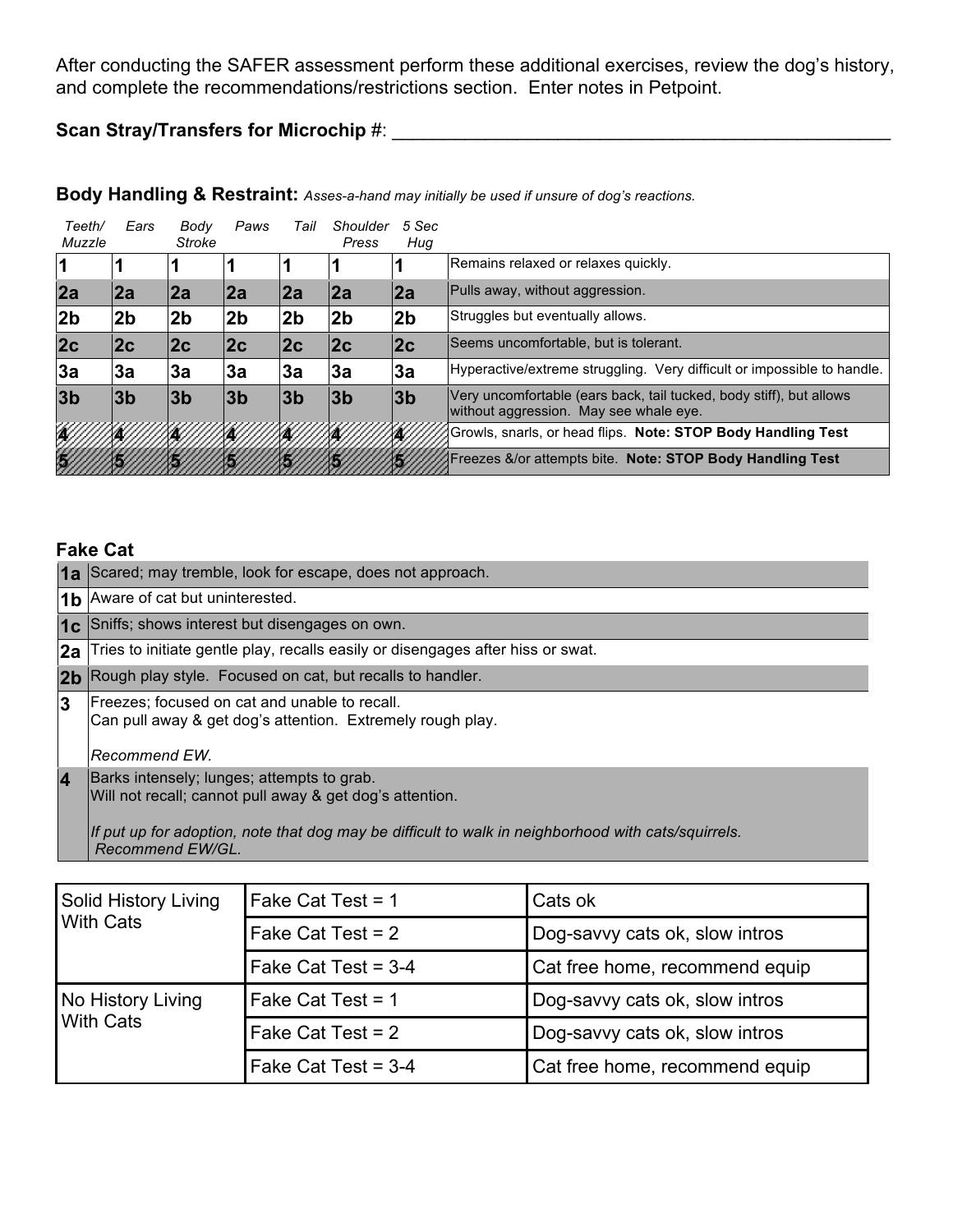#### **Recommendations/Restrictions**

Children: No Restrictions  $6+$  8+ 12+ 16+ Adults Only Cats: No Restrictions Dog-savvy Cat-free home Cat-free home w/note

Dogs: Intros Required Only dog

**Children:** Consider history, resource guarding scores, mouthing/jumping, handling sensitivity, nervousness, size, age, & health. Kids 6+ for herders without kid history.

**Cats:** Consider history, breed, and behavior with fake cat when setting restrictions.

**Dogs:** All dogs required to meet other dogs in the home if allowed to live with dogs. SAFER scores of 2-3 with aggression and scores of 4 may be listed as "only dog"(BPM to evaluate).

| Name Change:                 | Breed Change: |
|------------------------------|---------------|
| <b>Adoption Description:</b> |               |

Stage: Needs Medical Check In, Spay/Neuter Pending, Dental Pending, Needs Photo (if med check completed), Evaluate (by BPM), Foster Behavior Program, Waiting for Transfer Pick Up (rescue),

Remember to Enter: Behavior Memo, Petango Memo, Stage/Location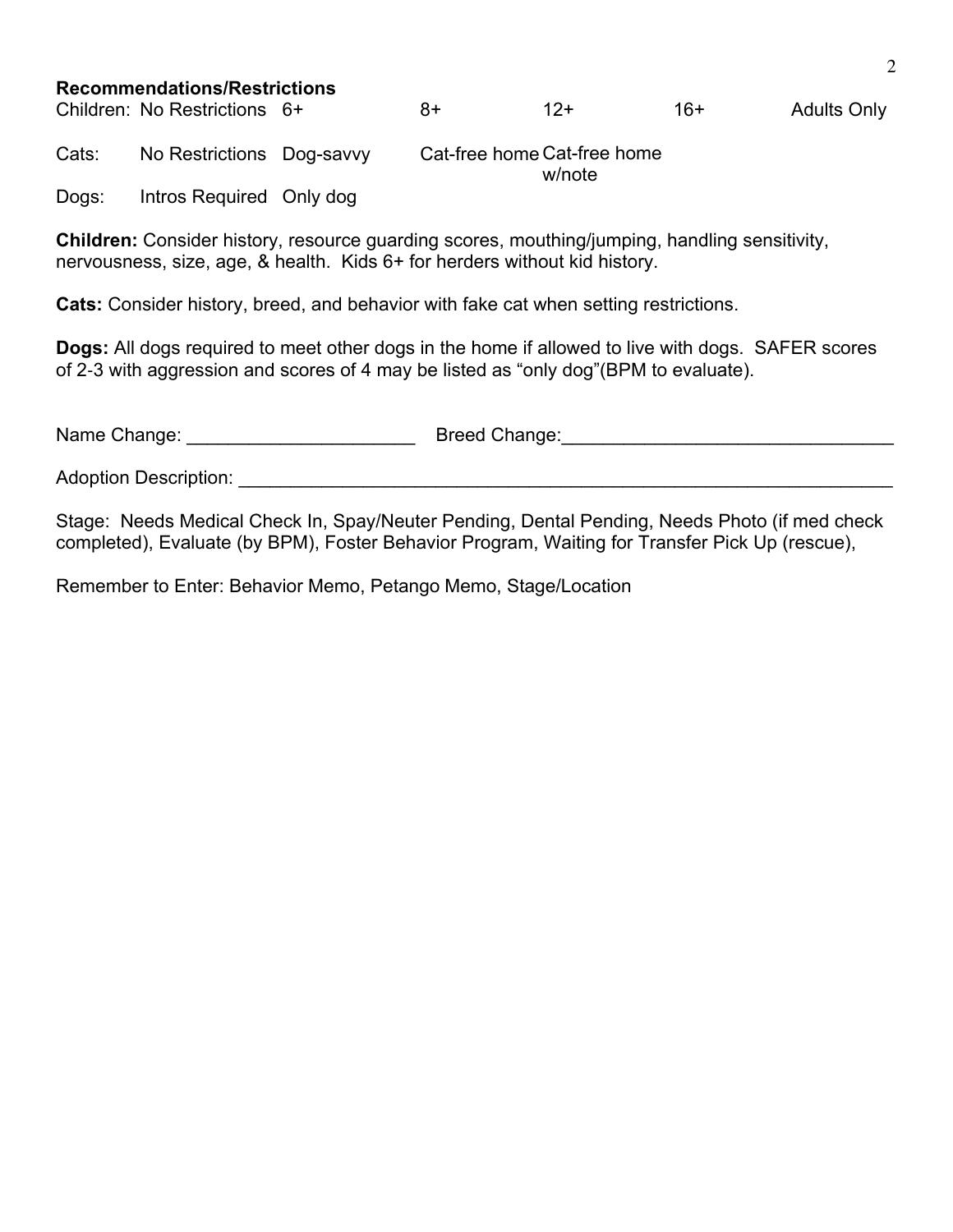# **CAPIT** Dr. Ian Dunbar's Dog Bite Scale (Official Authorized Version)

# An assessment of the severity of biting problems based on an objective evaluation of wound pathology

Level 1. Obnoxious or aggressive behavior but no skin-contact by teeth.

Level 2. Skin-contact by teeth but no skin-puncture. However, may be skin nicks (less than one tenth of an inch deep) and slight bleeding caused by forward or lateral movement of teeth against skin, but no vertical punctures.

Level 3. One to four punctures from a single bite with no puncture deeper than half the length of the dog's canine teeth. Maybe lacerations in a single direction, caused by victim pulling hand away, owner pulling dog away, or gravity (little dog jumps, bites and drops to floor).

Level 4. One to four punctures from a single bite with at least one puncture deeper than half the length of the dog's canine teeth. May also have deep bruising around the wound (dog held on for N seconds and bore down) or lacerations in both directions (dog held on and shook its head from side to side).

Level 5. Multiple-bite incident with at least two Level 4 bites or multiple-attack incident with at least one Level 4 bite in each.

Level 6. Victim dead.

The above list concerns unpleasant behavior and so, to add perspective:

Levels 1 and 2 comprise well over 99% of dog incidents. The dog is certainly not dangerous and more likely to be fearful, rambunctious, or out of control. Wonderful prognosis. Quickly resolve the problem with basic training (control) especially oodles of Classical Conditioning, numerous repetitive Retreat n' Treat, Come/Sit/Food Reward and Backup/Approach/Food Reward sequences, progressive desensitization handling exercises, plus numerous bite-inhibition exercises and games. Hand feed only until resolved; do NOT waste potential food rewards by feeding from a bowl.

Level 3: Prognosis is fair to good, provided that you have owner compliance. However, treatment is both time-consuming and not without danger. Rigorous bite-inhibition exercises are essential.

Levels 4: The dog has insufficient bite inhibition and is very dangerous. Prognosis is poor because of the difficulty and danger of trying to teach bite inhibition to an adult hard-biting dog and because absolute owner-compliance is rare. Only work with the dog in exceptional circumstances, e.g., the owner is a dog professional and has sworn 100% compliance. Make sure the owner signs a form in triplicate stating that they understand and take full responsibility that: 1. The dog is a Level 4 biter and is likely to course an equivalent amount of damage WHEN it bites again (which it most probably will) and should therefore, be confined to the home at all times and only allowed contact with adult owners. 2. Whenever, children or guests visit the house, the dog should be confined to a single lockedroom or roofed, chain-link run with the only keys kept on a chain around the neck of each adult owner. (To prevent children or guests entering the dog's confinement area.) 3. The dog is muzzled before leaving the house and only leaves the house for visits to a veterinary clinic. 4. The incidents have all been reported to the relevant authorities — animal control or police. Give the owners one copy, keep one copy for your files and give one copy to the dog's veterinarian.

Level 5 and 6: The dog is extremely dangerous and mutilates. The dog is simply not safe around people. I recommend euthanasia because the quality of life is so poor for dogs that have to live out their lives in solitary confinement.